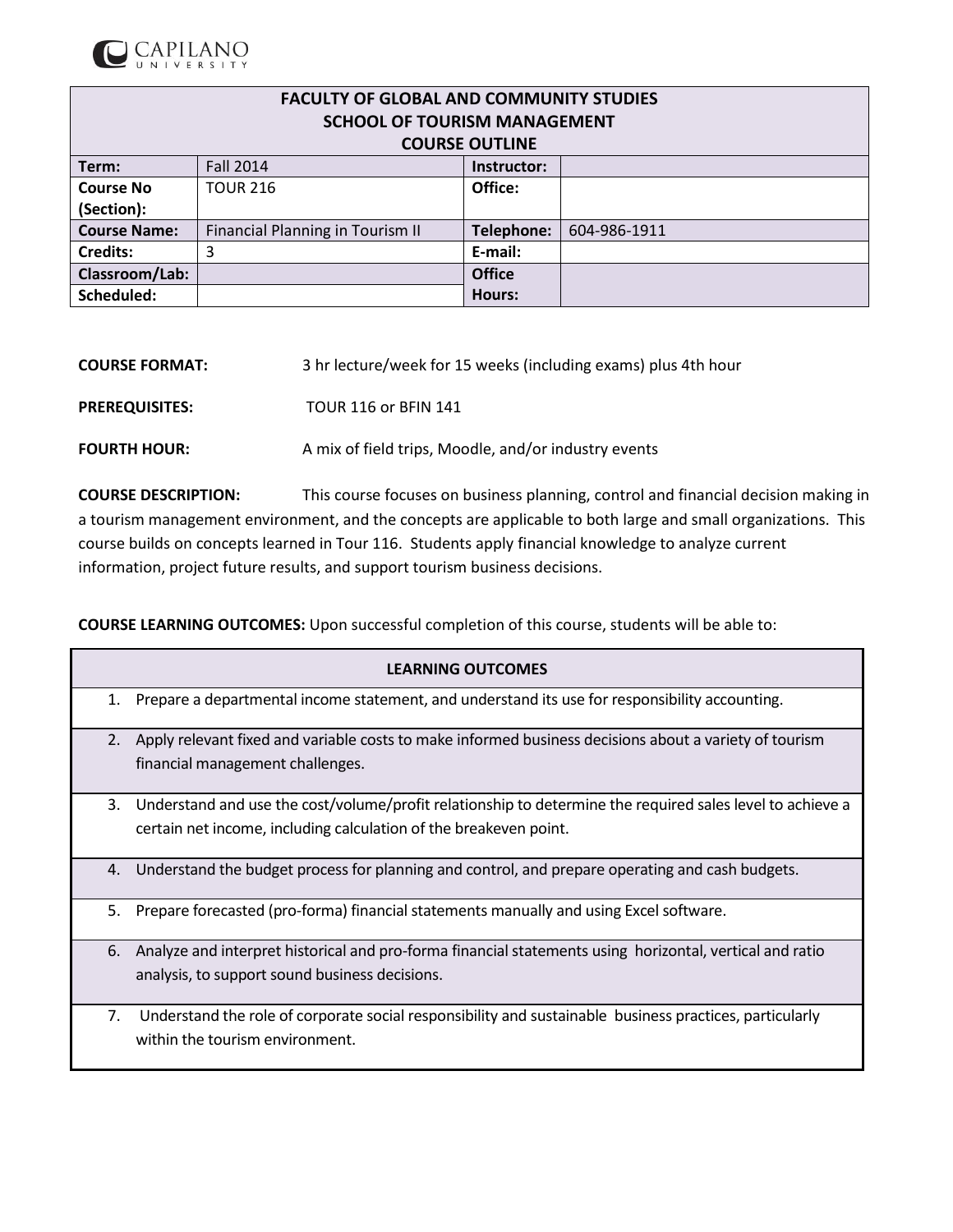

## **EVALUATION PROFILE:**

| <b>Assessment</b>        | % of Final Grade | Individual/Group |
|--------------------------|------------------|------------------|
| Assignments              | 10               | I/G              |
| Cases (2)                | 10               | G                |
| Test $# 1$               | 20               |                  |
| Test #2                  | 25               |                  |
| <b>Final Examination</b> | 35               |                  |
|                          | 100%             |                  |

| $GRADING PROFILE: A+=90-100\%$ |           |  | $B_{+}$ = 77-79% C+ = 67-69% D = 50-59% |  |  |                                       |
|--------------------------------|-----------|--|-----------------------------------------|--|--|---------------------------------------|
|                                | A =85-89% |  |                                         |  |  | B = 73-76% C = 63-66% F = 49% or less |
|                                | A-=80-84% |  | B- = 70-72% C- = 60-62%                 |  |  |                                       |

**REQUIRED TEXT and OTHER RESOURCES:** Hospitality Management Accounting, Ninth Edition, Martin G. Jagels, *Wiley,* 2007

**COURSE CONTENT/SCHEDULE: - see attached pages**

## **UNIVERSITY POLICIES:**

**Capilano University has policies on academic appeals (including appeal of final grades), student conduct, cheating and plagiarism, academic probation, and other educational issues. These and other policies are available on the University website.**

## **FACULTY POLICIES:**

| Attendance:                       | Regular class attendance, and participation in course activities and assignments, is expected<br>and likely essential to successfully achieving the course learning outcomes. Students are<br>responsible for any and all content and instructions communicated during scheduled classes,<br>in course handouts, and (if applicable) via course e-mail and websites. In cases where<br>participation by all students is essential for conducting the planned instructional activities,<br>attendance may be mandatory. In all cases, the attendance expectations and any penalties<br>for missing instructional activities shall be clearly articulated on the course outline.<br>Attendance for weekend courses is mandatory. |  |  |  |  |  |
|-----------------------------------|--------------------------------------------------------------------------------------------------------------------------------------------------------------------------------------------------------------------------------------------------------------------------------------------------------------------------------------------------------------------------------------------------------------------------------------------------------------------------------------------------------------------------------------------------------------------------------------------------------------------------------------------------------------------------------------------------------------------------------|--|--|--|--|--|
|                                   | No exemption from class time will be granted without appropriate medical documents or a<br>proven emergency. Should a student choose to be absent they will receive a 15% deduction<br>off the total final grade in the course for any day/or portion thereof missed. Students are<br>required to make up all class work for which they were not in attendance.                                                                                                                                                                                                                                                                                                                                                                |  |  |  |  |  |
| Professional<br><b>Behaviour:</b> | Students must demonstrate a professional attitude and behaviour toward work, fellow<br>students and their instructors. Each student should demonstrate reliability, respect for and<br>co-operation with colleagues. A willingness to work calmly and courteously under difficult<br>conditions as well as a determination to achieve first-class work while meeting deadlines is                                                                                                                                                                                                                                                                                                                                              |  |  |  |  |  |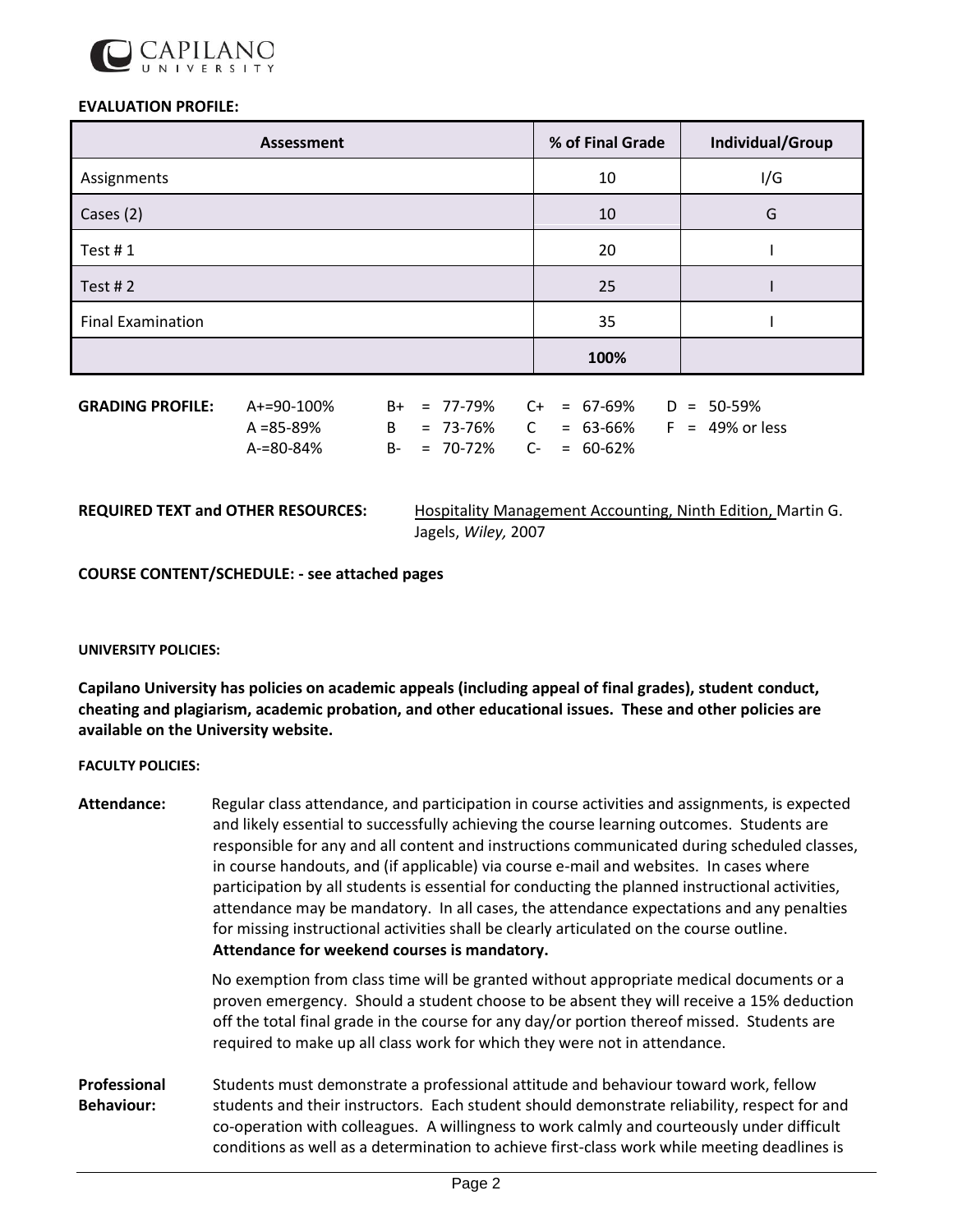

necessary. Students should have respect for equipment and systems. Students should display a constructive response to criticism. Professional behaviour includes appropriate language use. Appropriate language use involves using respectful, moderate, and inclusive language at all times. **Cheating and Plagiarism:** Cheating is an act of deceit, fraud, distortion of the truth, or improper use of another person's effort to obtain an academic advantage. Cheating includes permitting another person to use one's work as their own. Plagiarism is the presentation of another person's work or ideas as if they were one's own. Plagiarism is both dishonest and a rejection of the principles of scholarship. Information about how to avoid plagiarism by proper documentation of sources is available in the Library and the Writing Centre. **Penalties for Cheating and Plagiarism:** A grade of '0' for an examination, quiz or assignment or 'F' for the course may be assigned if cheating or plagiarism has taken place. First incidents deemed by the instructor to be particularly serious or second or subsequent incidents of cheating and plagiarism will be dealt with under the provisions of the University Policy on Cheating and Plagiarism (See the University website). All students should familiarize themselves with the University Policy on Cheating and Plagiarism as such behaviour can result in suspension from the University. **Missed Exams or Quizzes:** Will receive a grade of "0" unless **PRIOR** arrangements (wherever possible) are made with the instructor. Permission to make up an exam will only be given in extraordinary situations such as illness of the student or the death of a close family member. **A doctor's certificate, or other proof supporting the reason for the absence, may be required. English Usage:** All assignments are marked for correct English usage, proofreading and formatting, **up to a maximum of 15% of the total mark for that assignment. Assignments:** Homework assignments are due at the **start of class** on the due date unless otherwise advised by your instructor. Late assignments will only be accepted if prior approval for a late submission date has been given by the instructor. **Programmable Tools:** The use of programmable items such as calculators, and dictionaries etc. is forbidden during tests, quizzes, and exams. Cell phones are not to be brought to any test, quiz, or exam. **Incomplete Grades:** Incomplete grades will not be given unless special arrangements have been made with the instructor prior to the exam period. **Copyright Policy:**  Students are expected to familiarize themselves with and abide by the University's Copyright Policy. The University's Copyright Policy is published in the University Calendar. **Emergency Procedures:** Students are required to familiarize themselves with emergency procedures posted in the classroom.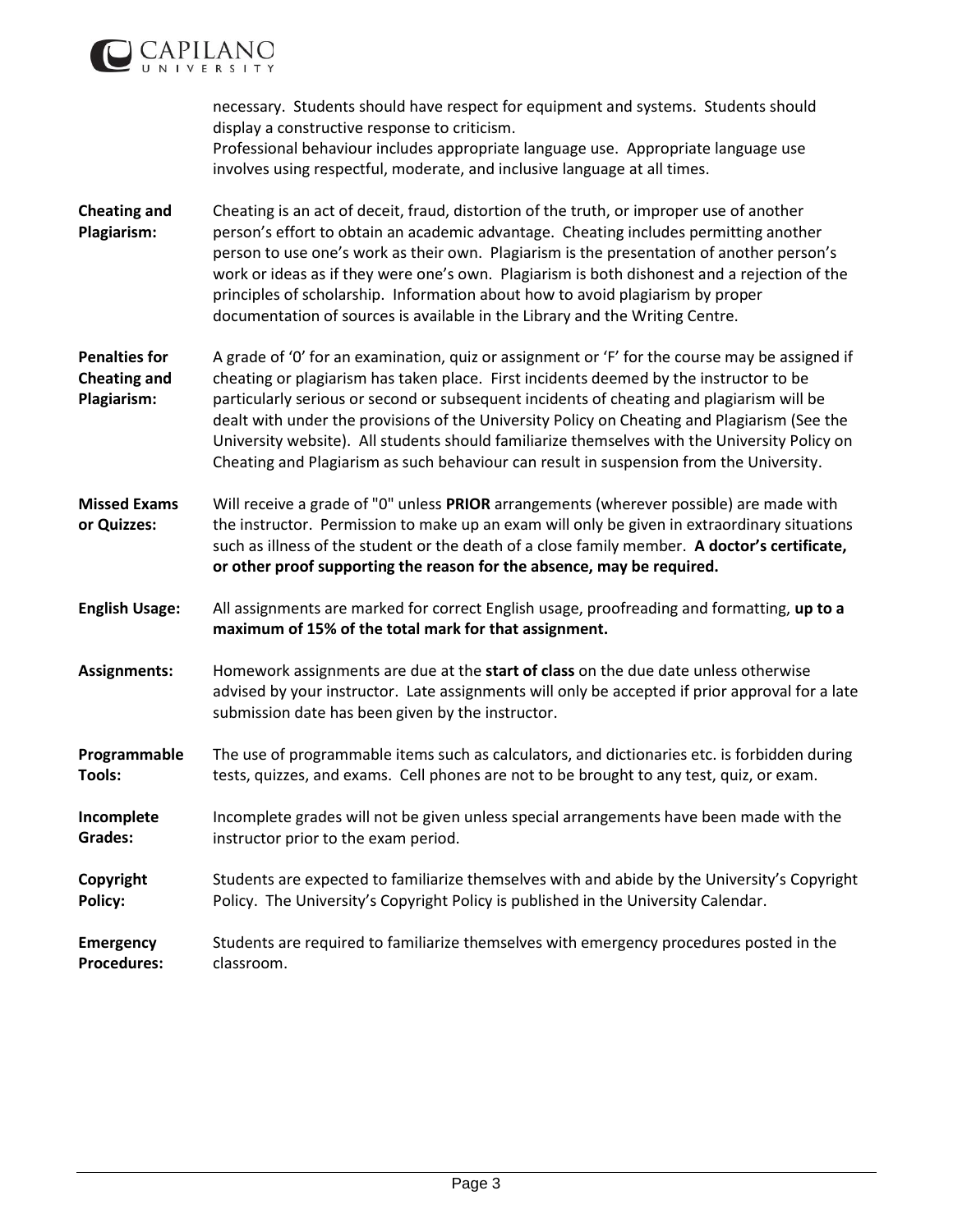

## **COURSE CONTENT/SCHEDULE:**

| <b>Week</b> | <b>Content</b>                                                                                   | <b>Required</b><br><b>Pre-Class</b><br><b>Reading</b> | <b>Activity</b>                     | <b>Marks</b>   |
|-------------|--------------------------------------------------------------------------------------------------|-------------------------------------------------------|-------------------------------------|----------------|
| 1A          | No Class - Capilano U orientation                                                                |                                                       |                                     |                |
|             |                                                                                                  |                                                       |                                     |                |
| 1B          | <b>Financial Accounting Review-</b>                                                              |                                                       |                                     |                |
|             | -Review of accounting and financial concepts                                                     | $Ch. 1 - 2$                                           | TOUR 116 Review                     |                |
|             | introduced in TOUR 116                                                                           | Review 116                                            |                                     |                |
|             | -Understand the expectations of different financial                                              | text                                                  |                                     |                |
|             | decision makers (owners, managers, creditors)                                                    |                                                       |                                     |                |
| 2A          | <b>Finalize Accounting Review</b>                                                                | $Ch. 1 - 2$                                           | In class group Ass't #1             | $\mathbf{1}$   |
|             |                                                                                                  |                                                       |                                     |                |
| 2B          | <b>Understanding Financial Statements</b><br>-Different types of costs                           |                                                       |                                     |                |
|             | -Expense allocation                                                                              |                                                       |                                     |                |
|             | -Departmental Income Statements                                                                  |                                                       |                                     |                |
|             | -Responsibility Accounting                                                                       |                                                       |                                     |                |
|             |                                                                                                  |                                                       |                                     |                |
|             | Introduction to Corporate Social Responsibility and                                              |                                                       |                                     |                |
|             | the "Triple Bottom Line"                                                                         |                                                       |                                     |                |
|             | <b>Formation of Groups</b>                                                                       |                                                       |                                     |                |
| 3A          | <b>Cost Management</b>                                                                           | Ch. 7                                                 | Individual Ass't # 2 due            | $\mathbf{1}$   |
|             | -Types of costs                                                                                  |                                                       |                                     |                |
|             | -Allocation of costs                                                                             |                                                       |                                     |                |
|             | -Decision making based on costs                                                                  |                                                       |                                     |                |
| 3B          | <b>Cost Decision Problems</b>                                                                    |                                                       |                                     |                |
|             |                                                                                                  | Ch.8                                                  |                                     |                |
|             | <b>Cost/Volume/Profit Approach to Decisions</b><br>-Use cost/volume/profit analysis to determine |                                                       |                                     |                |
| 4           | breakeven                                                                                        |                                                       |                                     |                |
|             | -Calculate profit at various sales volumes and perform                                           |                                                       |                                     |                |
|             | sensitivity analysis for decision making                                                         |                                                       |                                     |                |
|             |                                                                                                  |                                                       |                                     |                |
| 5A          | Cost/Volume/Profit (continued)                                                                   | Ch.8                                                  | Individual Ass't #3 due             | $\mathbf{1}$   |
|             |                                                                                                  |                                                       |                                     |                |
| 5B          | Test #1 - ch. $1,2,7,8$                                                                          |                                                       |                                     | 20             |
|             |                                                                                                  |                                                       |                                     |                |
| 6A          | <b>Operations Budgeting</b><br>-Explain the concept and purpose of budgeting                     | Ch. 9                                                 | Individual (Excel)<br>Ass't # 4 due | $\overline{4}$ |
|             | -Describe the steps in the budget cycle                                                          |                                                       |                                     | $\mathbf{1}$   |
|             | -Prepare operating budgets                                                                       |                                                       |                                     |                |
|             |                                                                                                  |                                                       |                                     |                |
| 6B          | CSR Presentations - groups 1,2,3,4                                                               |                                                       |                                     |                |
|             |                                                                                                  |                                                       |                                     |                |
|             |                                                                                                  |                                                       |                                     |                |
|             |                                                                                                  |                                                       |                                     |                |
|             |                                                                                                  |                                                       |                                     |                |
|             |                                                                                                  |                                                       |                                     |                |
|             |                                                                                                  |                                                       |                                     |                |